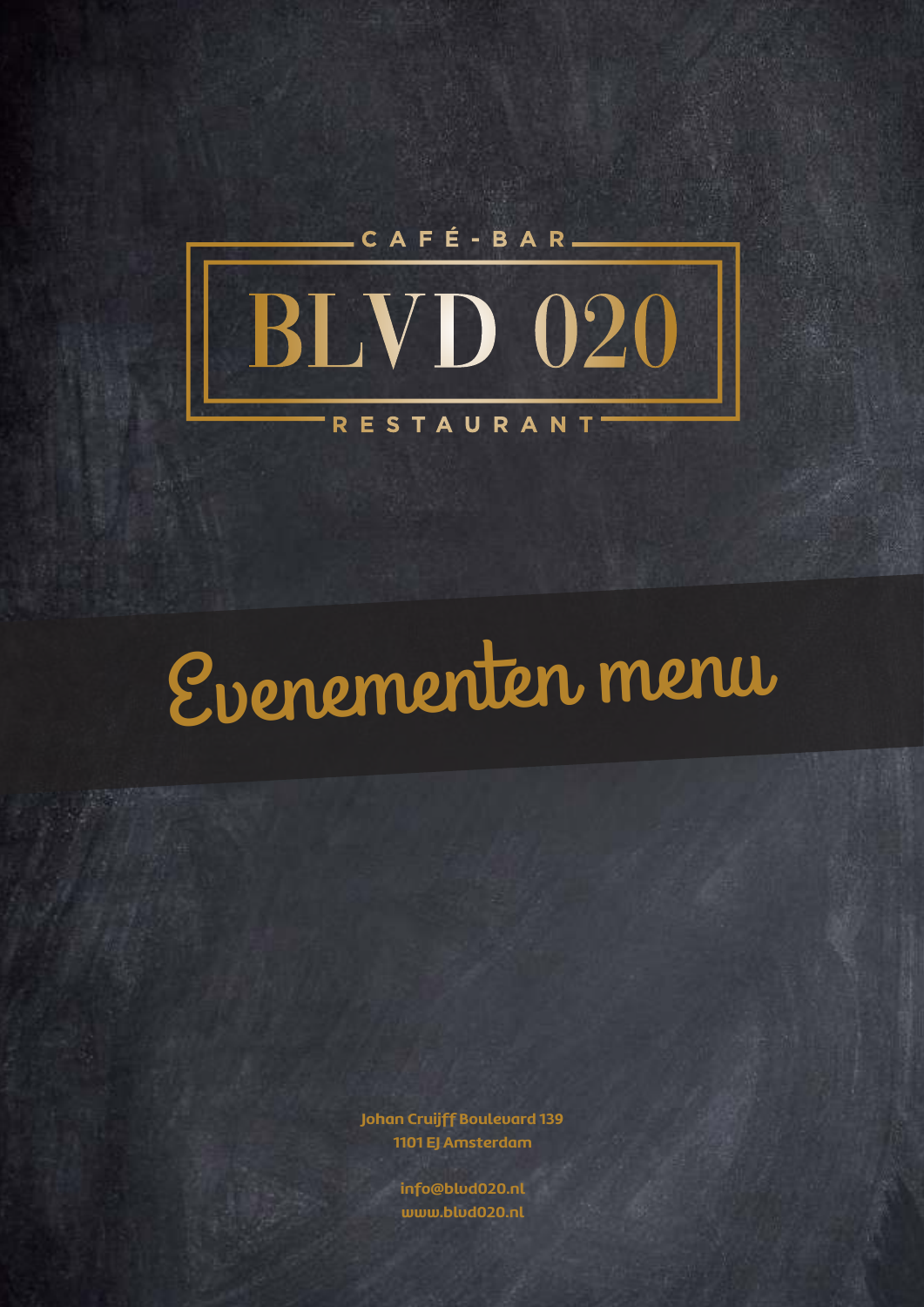

## Voorgerechten / Starters

### **Carpaccio | 13,00**

Let's get

started

Parmezaanse kaas, sla, truffelmayonaise & pijnboompitten Parmesan cheese, lettuce, truffel mayonaise & pine nuts

### **Ananas-avocado salade | 10,50 Pinapple-avocado salad**

Parmezaanse kaas, gemende sla & papaya dressing Parmesan cheese, mixed lettuce & papaya dressing

**Seizoenssoep / Soup of the season | 6,50**

### **Krokante Koreaanse kip | 9,00 Korean spiced chicken thighs**

Koreaans gekruide kippendijen & zoet/pittige saus Korean spicy chicken thighs & sweet/spicy sauce

**Brood met dipps / Bread with dips | 5,50** Aïoli & hummus

**Tomatensoep / Tomato soup | 6,50** Met bosui & brood / With spring onions & bread

## HOOFDGERECHTEN / MAINS -

### **Biefstuk / Backed beef steak 200 gr | 22,00**

Champignon braadjus, koolsla & friet Mushroom gravy, coleslaw & fries

### **Zalmfilet / Salmon filet | 20,00**

Koolsla, friet & sinaasappel/honingsaus Coleslaw, fries & orange/honey sauce

### **Saté van kippendij / Chicken skewers | 19,50**

Satésaus, atjar, gefrituurde uitjes & friet Peanut sauce, acar, fried onion & fries

### **Vega burger | 14,00**

Cheddar, tomaat, sla, friet & chipotle mayonaise Cheddar, tomato, lettuce, fries & chipotle mayonaise

### **Beef burger | 15,00**

Francisco Augurken, koolsla & friet<br>Red onions, cheddar, lettuce,<br>Sonaise, gherkins, coleslaw & fries<br>Sonaise, gherkins, coleslaw & fries<br>Sonaise, koolsla & friet<br>Ineapple, coleslaw & fries Gebakken uitjes, cheddar, sla, truffelmayonaise, augurken, koolsla & friet Backed onions, cheddar, lettuce, truffel mayonaise, gherkins, coleslaw & fries

### **Kip burger / Chicken burger | 15,00**

Ananas, koolsla & friet Pineapple, coleslaw & fries

### **Gamba burger | 17,00**

Relationship Quality **BLVD Friet & koolsla**<br>Fries & colesla Fries & coleslaw

020

### $\blacktriangleright$   $\overline{\blacktriangleright}$  zoet / dessert  $\overline{\blacktriangleright}$

### **Appeltaart / Apple pie | 7,50**

Met vanille ijs & slagroom With vanilla ice cream & whipped cream



### **Framboos cheese cake | 7,50 Raspberry cheese cake**

Met aardbeiensorbet & blauwe bessen With strawberry sorbet & blueberries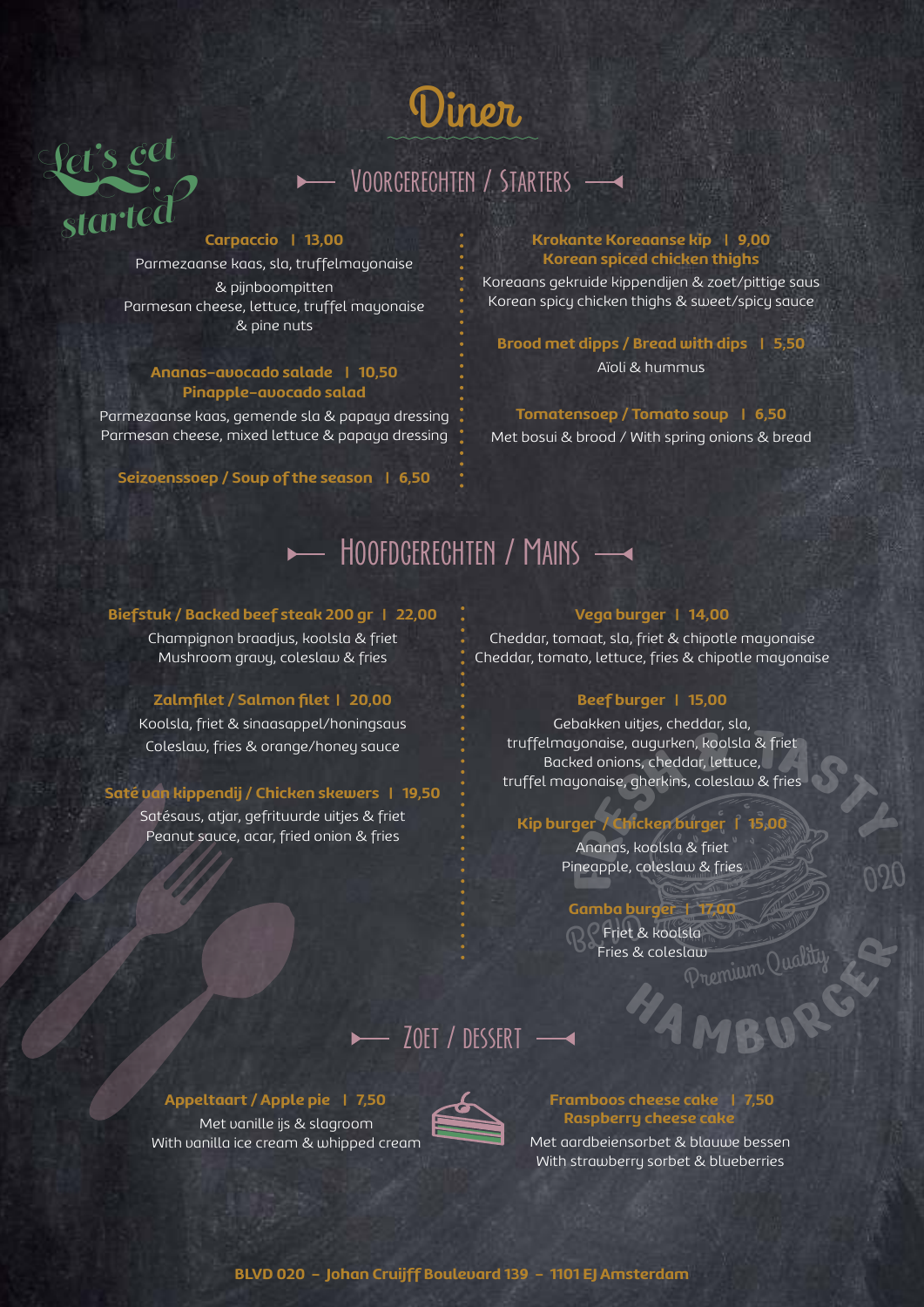

**Bitterballen (8) | 8,50 Vega bitterballen (8) | 7,50 Runder vlammetjes (8) | 9,50**

**Mini frikandellen (10) | 6,50**

**Kaasstengels (8) | 9,50**

**Krokante Koreaanse pittige kippendijen | 9,00** met zoet/pittige saus

> **Brood met dips | 5,50** Aïoli & hummus

**Portie friet | 4,50**

**Crunchy fried meatballs | 8,50 Crunchy fried veggieballs | 7,50 Spicy beef spring rolls | 9,50 Mini sausages | 6,50**

**Cheese fingers | 9,50**

**Crispy spicy Korean chicken | 9,00** with sweet/spicy sauce

> **Bread with dips | 5,50** Aïoli & hummus

> **Portion of fries | 4,50**

### Borrelplank koud

**Spinata, kaasblokjes, olijven, Amsterdams zuur & gedroogde worstjes** 

### 12,50

**Cold platter**<br>Spinato, young cheese, olives, picked onions & dried sausages

## **Borrelplank warm**<br>Bitterballen, kaasstengels,

**Bitterballen, kaasstengels, vlammetjes & mini frikandellen**

### 4 pcs each - 16,00

Warm platter<br>Meatballs, cheese fingers, **Meef rolls & mini sausages<br>
Market Finders, beef rolls & mini sausages<br>
Comparison of the comparison of the comparison of the comparison of the comparison of the comparison of the comparison of the comparison of the compa** 

ESTAURAN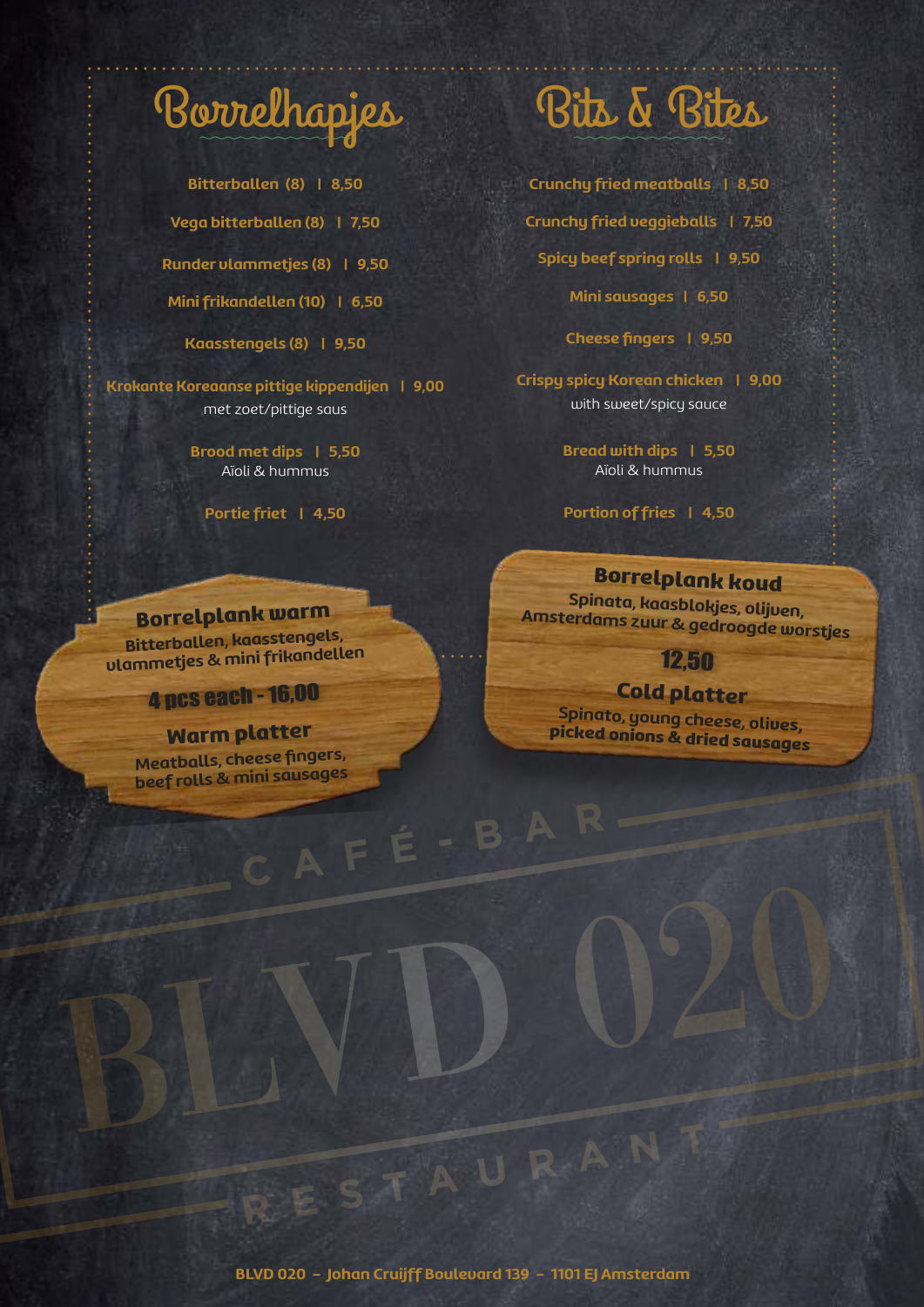## Frisdranken / Soft Drinks

| Cola I Zero                  | 3,35 |
|------------------------------|------|
| Sprite   Fanta               | 3,35 |
| <b>Tonic I Bitter Lemon</b>  | 3,35 |
| <b>Fever Tree Tonic</b>      | 4.10 |
| Fuze tea Sparkling           | 3,35 |
| Fuze tea Green               | 3,35 |
| Cassis   Ginger Ale          | 3,35 |
| Apple Juice                  | 3,35 |
| Red Bull                     | 5,00 |
| Orange Juice medium          | 4.30 |
| Diverse BIO smoothies        | 7.00 |
| Sparkling/Still Water glass  | 2,20 |
| Sparkling/Still Water bottle | 5,50 |
|                              |      |

## Warme dranken / Hot Drinks

| Thee / Tea                      | 3,00 |
|---------------------------------|------|
| Verse munthee / Fresh Mint Tea  | 3,80 |
|                                 |      |
| Koffie / Coffee                 | 3,20 |
| Cappuccino                      | 3,50 |
| Espresso                        | 3,00 |
|                                 |      |
| Double Espresso                 | 4.50 |
| <b>Espresso Macchiato</b>       | 3,20 |
|                                 |      |
| Latte Macchiato                 | 4.50 |
| Café Latte                      | 4,50 |
|                                 |      |
| Warme chocomelk / Hot Chocolate | 4,00 |
| Slagroom / Whipped Cream        | 0,50 |
|                                 |      |
|                                 |      |

## Speciale koffies / Coffee

| 9,10 |
|------|
| 9,10 |
| 9,10 |
| 9,10 |
| 9,10 |
| 9,10 |
| 9.10 |
| ∾    |

## Mocktails

Pina Colada 2,00 Sex On The Beach **1988** 7,00 Mojito **1999** 7,00 Diverse BIO Smoothies **1988** 7,00

## Bier op tap / Draft Beer

| Heineken 25 cl              |         | 3,70  |
|-----------------------------|---------|-------|
| Heineken 50 cl              |         | 6,90  |
| Heineken Pitcher            |         | 18,50 |
| Brouwerij 't IJ ijwit 25 cl |         | 5,25  |
| Affligem Blond 25 cl        | $\circ$ | 5,25  |
| Texel Skuumkoppe 25 cl      |         | 5,25  |
| IPA Lagunita 25 cl          |         | 5,25  |
| Seasonal Beer               |         |       |
|                             |         |       |

## Bier op fles / Bottled Beer

| Affligem Double         |             | 5,25 |
|-------------------------|-------------|------|
| Affligem Tripple        |             | 5,25 |
| Amstel Radler           |             | 4,25 |
| Corona                  |             | 5,25 |
| Desperados              |             | 5,25 |
| Duvel                   |             | 5,75 |
| La Chouffe              |             | 5,75 |
| Erdinger Weißbier 50 cl |             | 5,75 |
| Liefmans Fruitesse      |             | 4,75 |
| lillz                   | <b>BEFR</b> | 4.75 |
| Jillz raspberry         |             | 4.75 |
| Radler 0,0%             |             | 4,25 |
| Heineken 0,0%           |             | 4.25 |
|                         |             |      |

## Cocktails

| <b>Aperol Spritz</b> | 8,50  |
|----------------------|-------|
| Caipirinha           | 10,50 |
| Cosmopolitan         | 10,50 |
| Espresso Martini     | 10,00 |
| Hugo                 | 10,00 |
| Long Island Iced Tea | 13,00 |
| Margarita            | 11,50 |
| Tequila Sunrise      | 10,00 |
| Sex On The Beach     | 10,00 |
| Mojito<br>M.         | 11,00 |
| Pina Colada          | 11,50 |
| Sangria (pitcher)    | 30,00 |

Enjoy

TALE METALES

your stay

 $\mathcal{R}_{\mathcal{S}}$ 

\* UDO

BL  $\ominus$ 

 $D_{QO}$ 

 $QIII$ 

**BLVD 020 - Johan Cruijff Boulevard 139 - 1101 EJ Amsterdam**